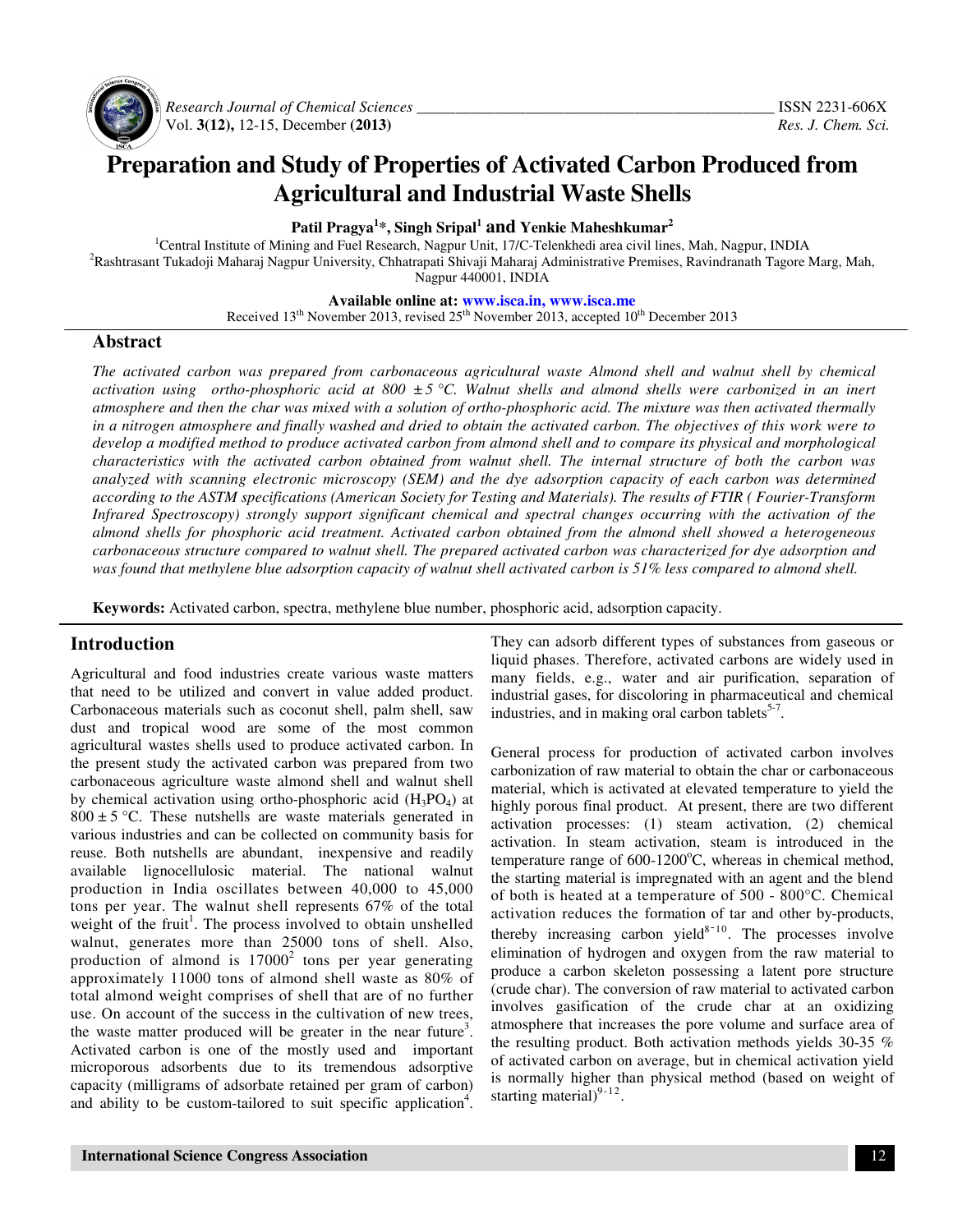This work had as a primary objective to obtain activated carbon from walnut shell and almond shell and to analyze their internal structure through Scanning Electronic Microscopy (SEM) and Fourier-Transform Infrared Spectroscopy (FTIR). Moreover, it was proposed to measure their dye adsorption capacity.

# **Material and Methods**

Walnut shells and Almond shell were collected from local market, cleaned, grinded with a roller mill to use as starting materials. The product was passed through sieves to obtain three samples with different particle size: from 1 to 2 mm (sample 1), from 0.5 to 1 mm (sample 2) and minor than 0.5 mm (sample 3). The samples were carbonized separately in a furnace in nitrogen atmosphere at 500°C during 1 h. These conditions were selected from the literature<sup>13-16</sup>. Samples 2 and 3 were incinerated completely, thereby they were discarded. The char obtained from sample 1 was cooled at room temperature and then mixed with a solution of ortho-phosphoric acid, in a ratio of 2:1 ( $H_3PO_4$  solution /char, W/W). This ratio was selected from previous experiments in our laboratory, which show that the adsorption capacity increases remarkably with increasing  $H_3PO_4$  /char ratio up to 2:1. The mixture was dehydrated at 250°C for 3 h and subsequently activated at 800°C in absence of air for 1 hour. These conditions were used by R. Arrigada<sup>17</sup> reported that higher temperatures (900 $^{\circ}$ C) favor the production of an adsorbent with larger adsorption capacity due to an increase in micropore size. The products formed were thoroughly washed with deionized water and dried in oven at 100°C for 2 hours. The prepared activated carbons were stored in dessicator for later studies.

The surface morphological features of activated carbon was examined by using a JEOL Scanning Electron Microscope (JSM-6380 Model No). The pore formation of activated carbon is mainly attributed to the addition of phosphoric acid which causes the material to swell and it opens the surface structure. Phosphoric acid is a strong dehydrating agent, it has been reported that  $H_3PO_4$  accelerated the bond cleavage reactions leading to the early evolution of volatiles at below 300°C and generation of empty spaces. At high temperatures the reactive sites leave a hard aromatic porous carbon structure for adsorption<sup>18</sup>.

Figures-2 and 3 below shows the surface morphology of activated walnut and almond shells. In activated walnut shell carbon there are smaller pores of regular size randomly arranged whereas it can be observed from figure-2 that the surface of activated almond shell shows a lot of grooves, cracks and crevices in the matrix after activation. The macropores are highly developed deep inside the surface. It indicates that the precursor material and method for preparation of activated carbon is adequate for the purpose.



**Figure-1 Structure of methylene Blue Dye** 



**Figure-2 Activated charcoal from walnut shell**



**Activated charcoal from Almond shell** 

The adsorption capacity was measured according to the ASTM D 2330-02 specifications<sup>19</sup>. The methylene blue dye used in the investigation was discovered by Caro in 1878. It is a basic cationic dye, heterocyclic aromatic chemical compound with molecular formula:  $C_{16}H_{18}N_3SCl$ , Molecular weight = 319.85.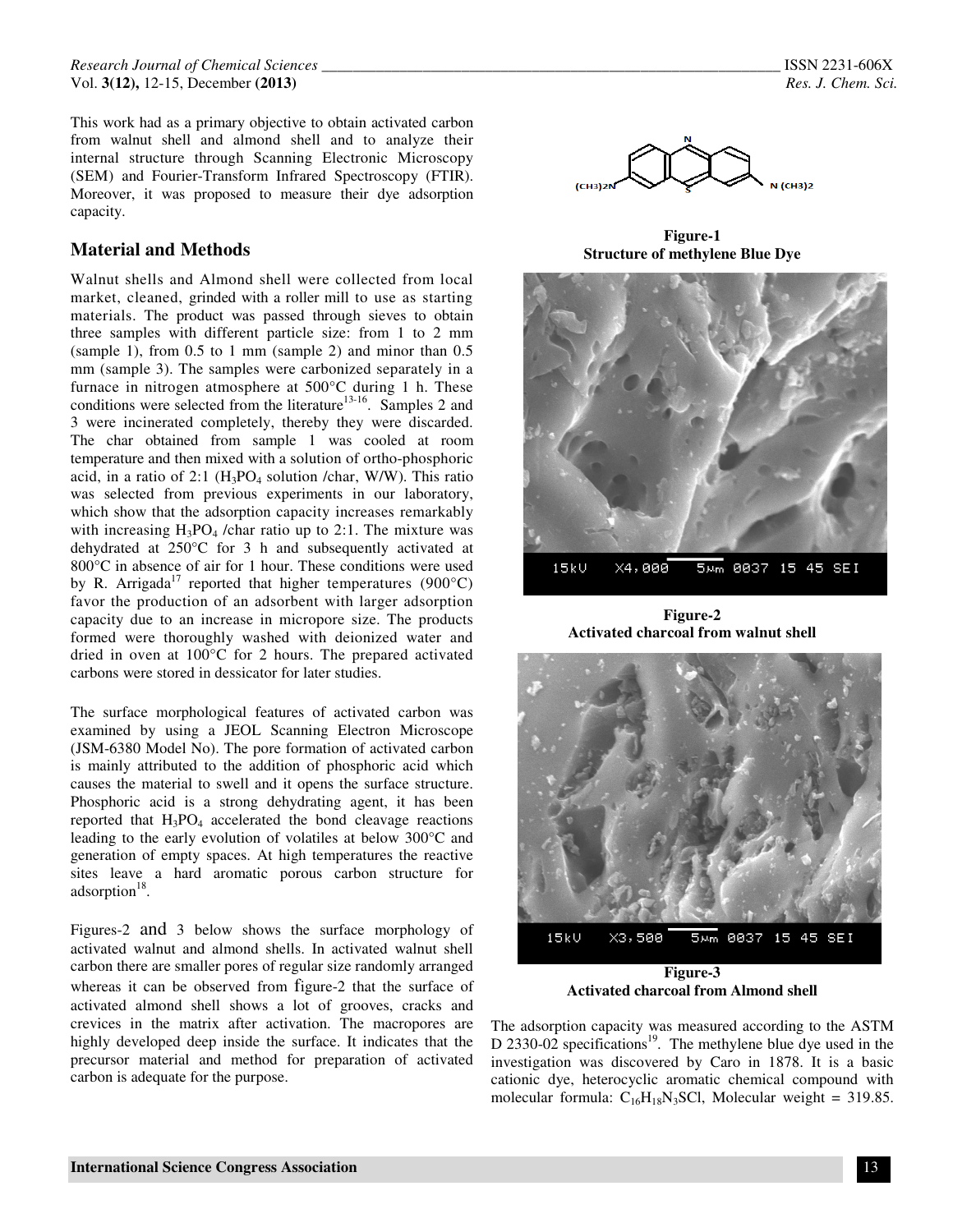The structure of methylene blue is shown in figure-1. Methylene blue dye (Merck) was dried to constant weight before use and Stock solutions of 20.00 g/l and 1.00 g/l concentration was prepared. Three representative samples of both, walnut and Almond activated carbons obtained as described previously, were weighted and transferred separately to a 250 ml Erlenmeyer flasks equipped with ground glass stoppers. Exactly 80 ml of methylene blue solution (20 grams per litre) was added to the flask, Shaken at about 150 oscillations per minute for 20 minutes using a mechanical stirrer. Immediately after the stirring period, contents in the flask were filtered, through a Buchner funnel under vacuum, using Whatman No. 3 filter paper. The first 10 to 15 ml of the sample filtrate was discarded and the remainder was collected for spectrophotometric determination.

The UV-VIS spectrophotometer (Perkin Elmer Lambda 35) was used to prepare a standard curve using methylene blue concentrations of 0.4, 1.0, 3.0 and 5.0 mg/lit prepared from 1 g/lit methylene blue stock solution. The concentration of methylene blue filtrate was determined by analyzing it in reference to the standard curve at  $\lambda_{\text{max}} = 660 \text{nm}^{-20}$ . The methylene blue No. was found by referring to standard Tables given in ASTM D 2330-02.

#### **Results and Discussion**

Carbon prepared from waste walnut shall and almond shells were found effective in removing dye from aqueous solution. Iodine no. is a measure of the micropore content of the activated carbon (0 to 20 Å, or up to 2 nm) more accurately defines the small pores or micropore volume of a carbon and reflects its ability to adsorb lowmolecular weight, small substances, while methylene blue no. defines a mesopore (20 Å to 50 Å, or 2 to 5 nm) structure which adsorbs medium size molecules. The Iodine adsorption capacity per gram for the walnut shell carbon was 907 mg of Iodine/gm of carbon, while the one corresponding to the almond shell carbon was 947 mg of iodine/g of carbon. On the other hand, the methylene blue adsorption capacity per gram for the walnut shell carbon was 198 mg of methylene blue, while the one corresponding to the almond shell carbon was 387 mg of methylene blue/g of carbon. Therefore, each carbon showed a characteristic pore size depending on the starting material used. It is evident from the values of Iodine No. and methylene blue no. as given in table-1, that microporous carbons are obtained from walnut shells and are more effective to retain small molecules. On the contrary, micro as well as mesoporous carbons are obtained from almond shell and are better to adsorb large molecules also, e.g., dye molecules. The structure of the dye is also influenced on adsorption. Both the carbons prepared are comparable on commercial basis for methylene blue adsorption. The surface morphology studies using SEM proves that, almond shell contains more pores providing more sites for adsorption.

**Table-1 Table showing values of Iodine No. and Methylene Blue No. of prepared activated carbon.** 

| <b>Activated</b><br>Carbon | <b>Iodine No.</b><br>(mg/g) | <b>Methylene Blue</b><br>No.(mg/g) |
|----------------------------|-----------------------------|------------------------------------|
| Walnut shell               |                             | 198                                |
| Almond shell               | 947                         | 387                                |
| Commercial                 | 700-1100                    | 150-200                            |

Details of functional groups present on the surface of carbon materials are obtained from FT-IR studies as shown in figures-4 and 5. A sharp band at  $3689 \text{ cm}^{-1}$  is ascribed to isolated nonbonded hydroxy (OH) groups and around  $3526 \text{ cm}^{-1}$  is due to carboxylic acid group. A wide, intense band in the range of  $3200-3600$  cm<sup>-1</sup> with a maximum at about  $3445$  cm<sup>-1</sup> is assigned to the O-H stretching mode of hydroxyl groups and adsorbed water, are seen in both the prepared activated carbons $^{21}$ .



**FTIR Spectra of almond shell AC**